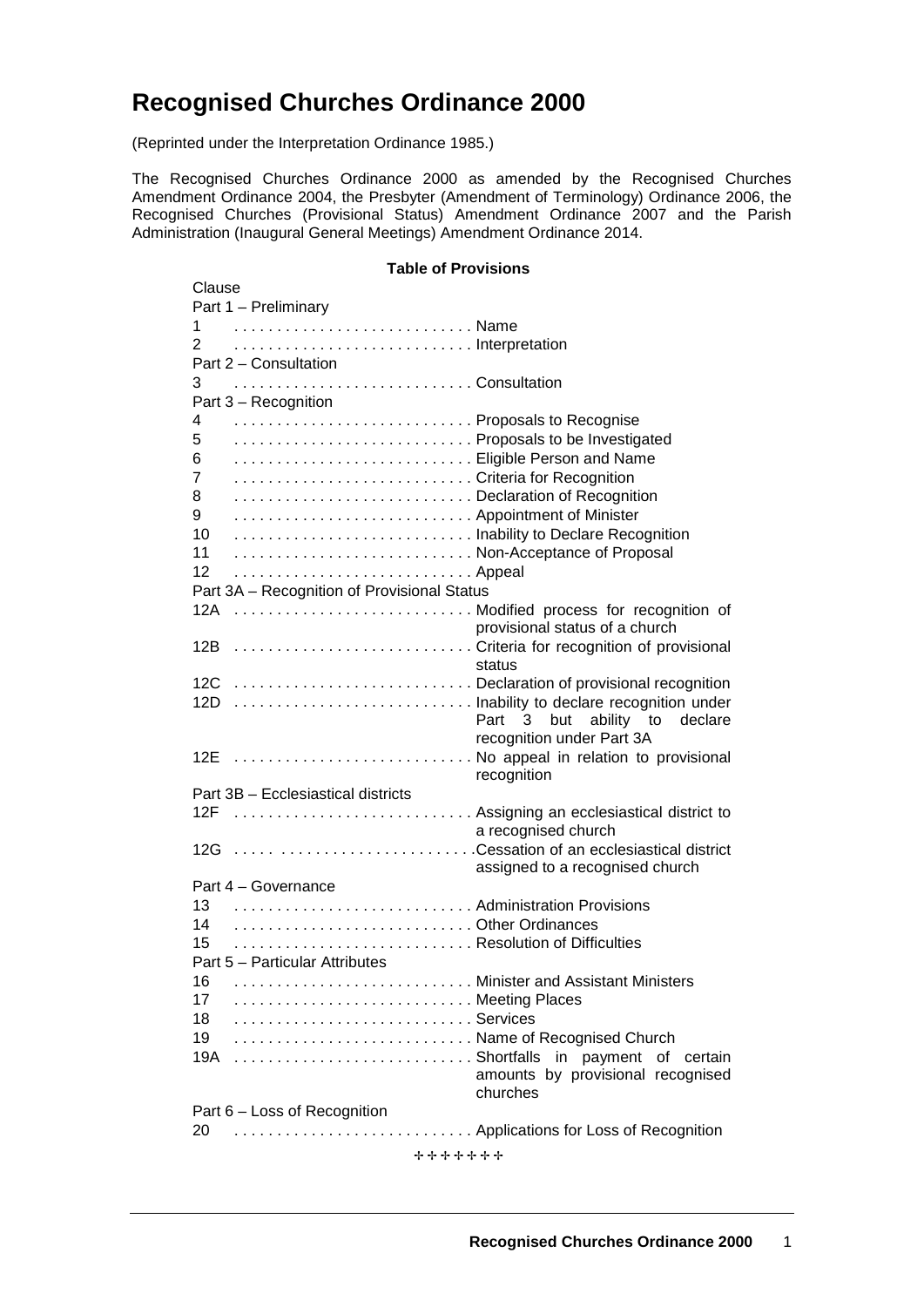An Ordinance to recognise and govern established churches in the Diocese.

## **Preamble**

The Synod of the Diocese of Sydney Ordains as follows –

Part 1 – Preliminary

## **1. Name**

This Ordinance is the Recognised Churches Ordinance 2000.

## **2. Interpretation**

(1) In this Ordinance –

"1990 Ordinance" means the Church Administration Ordinance 1990.

"administration provisions" means those provisions of the 1990 Ordinance which provide for the governance and administration of a church in a single church parish. "church" means a group of persons who –

- (a) regularly meet together within the Diocese for public worship as Christian people, and
- (b) are not recognised by any other ordinance of the Synod as a distinct body.

"clause" means a clause of this Ordinance unless otherwise specified.

"criteria for recognition" means –

(a) in relation to a provisional recognised church, the criteria set out in clause 12B, and

(b) in relation to any other recognised church, the criteria set out in clause 7.

"divine service" means a service which may be lawfully used in the Diocese with such variations as are lawful for the relevant recognised church.

"eligible person" means –

- (a) a person in presbyter's orders; or
- (b) a person whom the Archbishop is prepared to ordain as a presbyter for the purpose of being appointed as the minister of a church having regard to -
	- (i) the particular needs and circumstances of the church; and
	- (ii) the level of theological training and pastoral experience of that person,
	- and who is otherwise acceptable to the Archbishop.

"meeting place" means the building or part of the building within the Diocese used for the time being by a recognised church for its recognised meeting.

"member" means, subject to subclauses (2) and (3), –

- (a) in relation to a church, a person who has usually during 3 months in the 12 months preceding the time at which the status of the person as a member is to be determined attended the regular meeting;
- (b) in relation to a recognised church, a person who has usually during 3 months in the 12 months preceding the time at which the status of the person as a member is to be determined attended the recognised meeting or the regular meeting prior to recognition.

"minister" means –

- (a) in relation to a provisional recognised church, the person licensed thereto for the time being as curate-in-charge, and
- (b) in relation to any other recognised church, the person licensed thereto as incumbent, and
- (c) except in clause 18(1) of the administration provisions, in the absence or incapacity of a person referred to in paragraphs (a) or (b) or during any vacancy in office of the curate-in-charge or incumbent, the person authorised under clause 59 of the administration provisions for the time being to exercise all or any of the functions of the curate-in-charge or incumbent, to the extent to which those functions are properly exercisable in accordance with his licence or other authority.

"parish council" includes the minister and churchwardens acting pursuant to clause 13 of the 1990 Ordinance.

"provisional parish" has the same meaning as in the Parishes Ordinance 1979.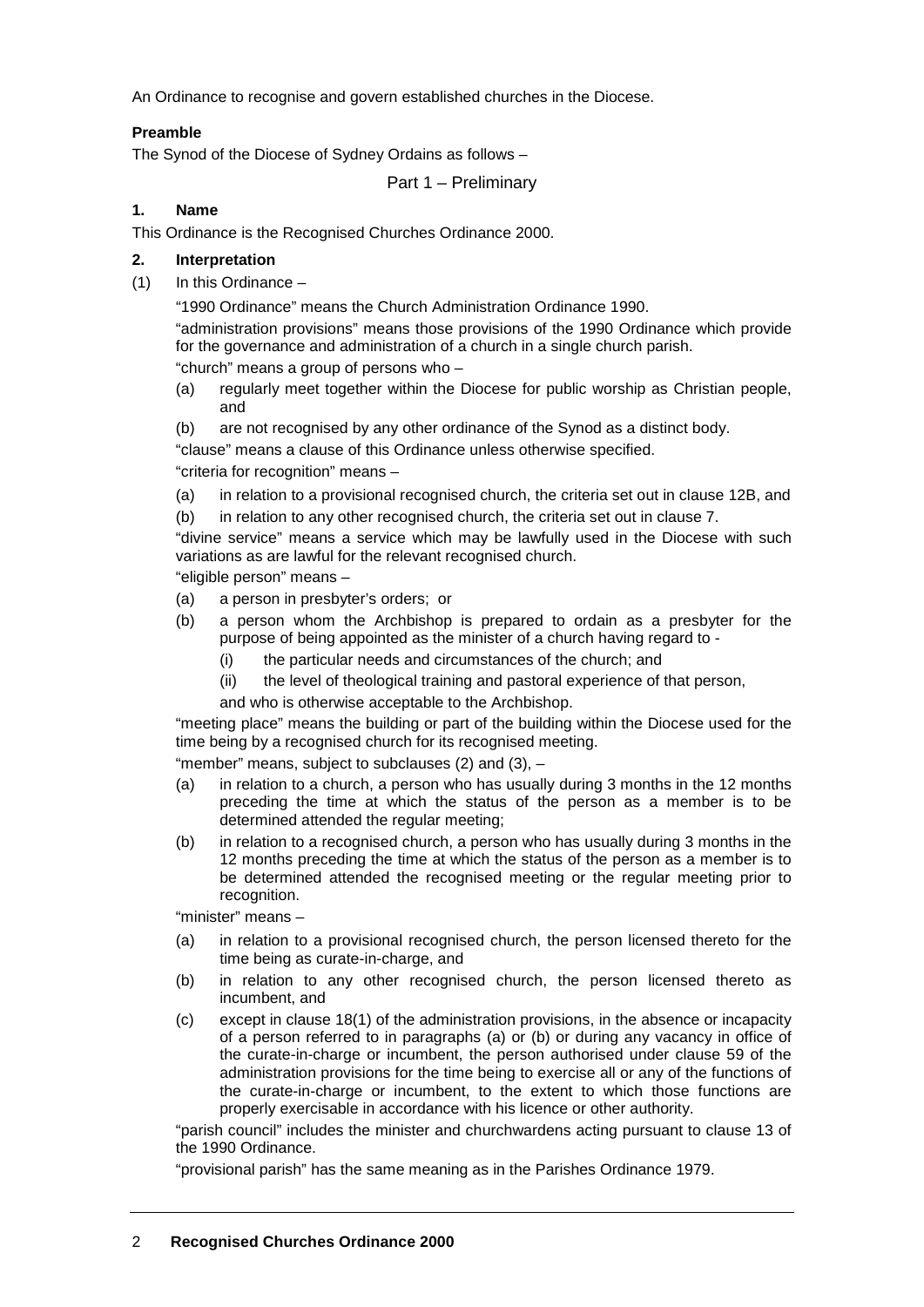"provisional recognised church" means a church recognised under Part 3A of this Ordinance.

"recognised church" means a church recognised under Part 3 or 3A of this Ordinance.

"recognised meeting" means the regular meeting at which a recognised church celebrates divine service.

"regular meeting" means the regular meeting of a church as a church;

"regular meeting place" means the building or part of the building within the Diocese used for the time being by a church for its regular meeting.

"representative" means the person referred to in clause 4(2)(g).

- (2) For the purposes of this Ordinance a person may not be  $-$ 
	- (a) a member of more than one recognised church; or
	- (b) a member of a recognised church and a parishioner of a parish.

If, but for this subclause, a person would fall within either of the categories referred to in paragraphs (a) and (b) then the person must elect which recognised church or parish he or she considers himself or herself to be a member or parishioner and any such election, when made, cannot be varied during the 3 months next following the date on which it was made.

(3) A question as to whether a group of persons is or is not a church (as defined in clause 2(1)) will be resolved by the Standing Committee by resolution.

(4) For the purposes of clause 14(2), the term "parish" does not include a provisional parish.

# Part 2 – Consultation

# **3. Consultation**

(1) If the minister or parish council of a parish intends to establish a church in the Diocese that is to be recognised under this Ordinance, the minister or parish council must consult with the regional council and the Regional Bishop of the region in which the regular meeting place of such church will be situated before the church is established and the regional council and Regional Bishop must consult with the minister or parish council.

(2) Before a proposal to recognise a church under this Ordinance is made, the persons entitled to make such a proposal must consult and work in fellowship with the parish council of the parish and the regional council of the region in which the regular meeting place is situated and the parish council and the regional council must consult with those persons.

# Part 3 – Recognition

# **4. Proposals to Recognise**

(1) A proposal to recognise a church may be made by 20 persons each of whom is  $-$ 

- (a) resident in the Diocese; and
- (b) a member of the church; and
- (c) at least 18 years of age.
- (2) A proposal under subclause (1) must contain
	- (a) the name of the person proposed to be appointed as the minister of the church if recognised; and
	- (b) a statement setting out
		- (i) the number of members of the church at the date of the proposal; and
		- (ii) the number of members attending each regular meeting of the church during the 3 month period prior to the date of the proposal; and
		- (iii) a brief history of the church's activities during the 12 month period prior to the date of the proposal; and
		- (iv) the present constitution (if any) of the church; and
		- (v) the present statement of faith (if any) of the church; and
		- (vi) satisfactory evidence that a substantial number of the members of the church support the proposal; and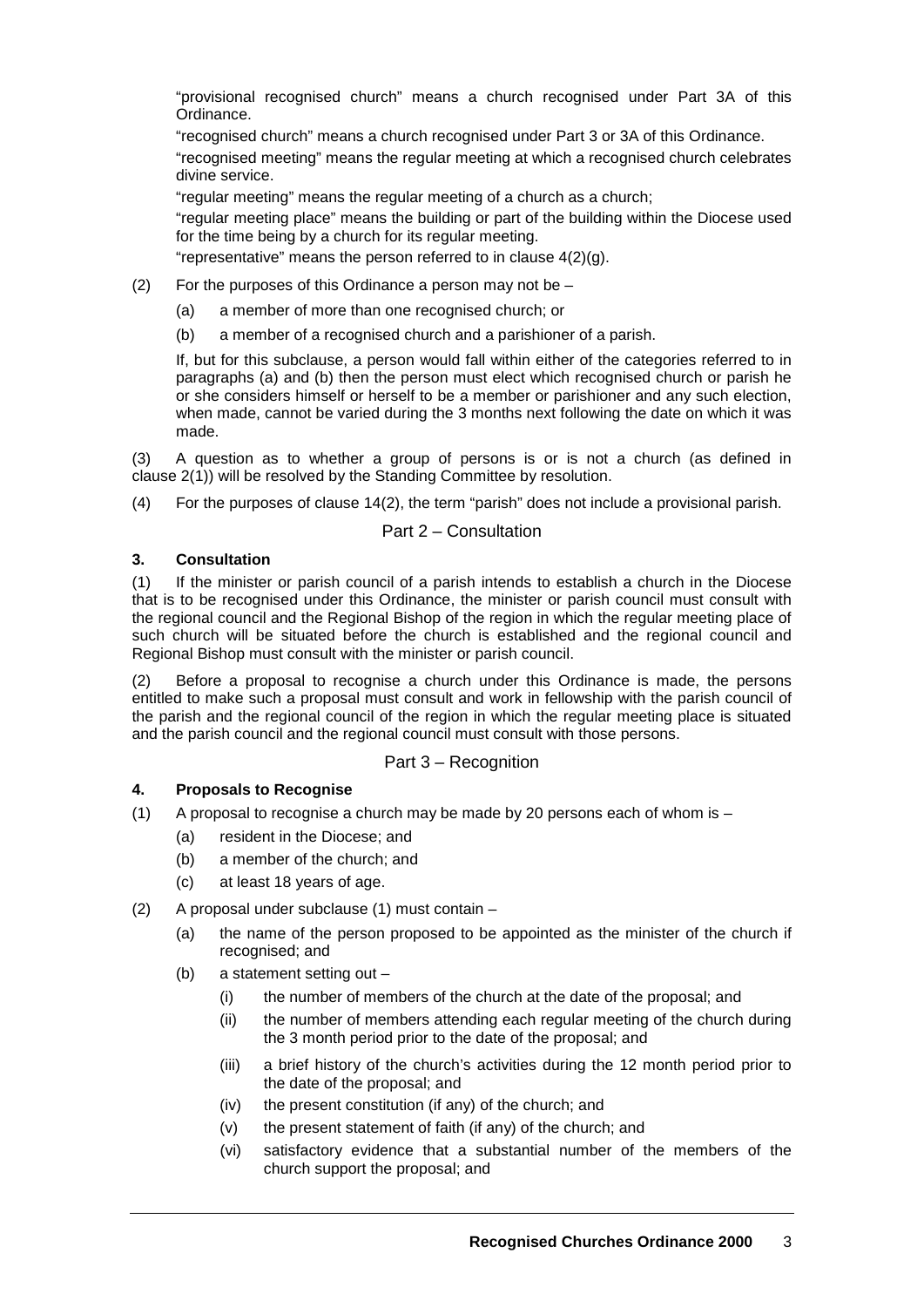- (c) a summary of the financial standing of the church including
	- (i) a statement of all money received and expended by the church during the 12 month period prior to the date of the proposal; and
	- (ii) a statement of the assets and liabilities of the church as at the date of the proposal; and
- (d) details of the housing arrangements provided or proposed to be provided by the church for the person proposed to be appointed as the minister of the recognised church; and
- (e) the address of the regular meeting place; and
- (f) a suggested name for the church if recognised; and
- (g) details of 1 person to act as the representative who is a person making the proposal; and
- (h) a summary of the consultation undertaken pursuant to clause 3(2).

(2A) If a proposal under subclause (1) relates to a church which is a congregation under the pastoral leadership of a minister of a parish, the proposal should ordinarily include the consent of the minister and parish council of the parish to the proposal.

(2B) If the persons making a proposal under subclause (1) wish to request that the Archbishop assign an ecclesiastical district to the church if recognised, the proposal must include the suggested boundaries of the district and the reasons why such a district should be assigned.

- (3) A proposal under subclause  $(1)$  must be
	- (a) made in writing and dated; and
	- (b) signed on behalf of each person making the proposal; and
	- (c) sent to the bishop of the region in which the regular meeting place is situated at the date of the proposal.
- (4) On receipt of a proposal, the regional bishop must
	- (a) notify the Archbishop, the Standing Committee and the regional council of his region of the proposal; and
	- (b) provide the Archbishop and each of the members of the regional council with a copy of the proposal; and
	- (c) send a copy of the proposal to the parish council of the parish in which the regular meeting place is situated and to the minister of each parish adjacent to that parish and invite each parish council and minister to provide a response to the proposal within 1 month after being provided with a copy.

## **5. Proposals to be Investigated**

- (1) The regional council of a region must
	- (a) investigate a proposal received from the regional bishop and determine whether the church satisfies the criteria for recognition; and
	- (b) provide the Archbishop with a copy of any response to the proposal from a minister or parish council of a parish referred to in clause 4(4)(c) that is received within the 1 month period specified in clause 4(4)(c) by the regional bishop or regional council; and
	- (c) endeavour to conclude its investigations under paragraph (a) within 3 months of receiving the proposal.

(2) The regional council must consult with the parish council of any parish or with any other organisation it considers may be affected by the proposal.

## **6. Eligible Person and Name**

- (1) On receiving a copy of a proposal under clause  $4(4)(b)$  the Archbishop will
	- (a) determine whether the person proposed to be appointed as the minister of the church if recognised is an eligible person; and
	- (b) unless he is satisfied there is good and sufficient reason for refusing to do so, offer in writing, to appoint that person as the minister of the church if recognised.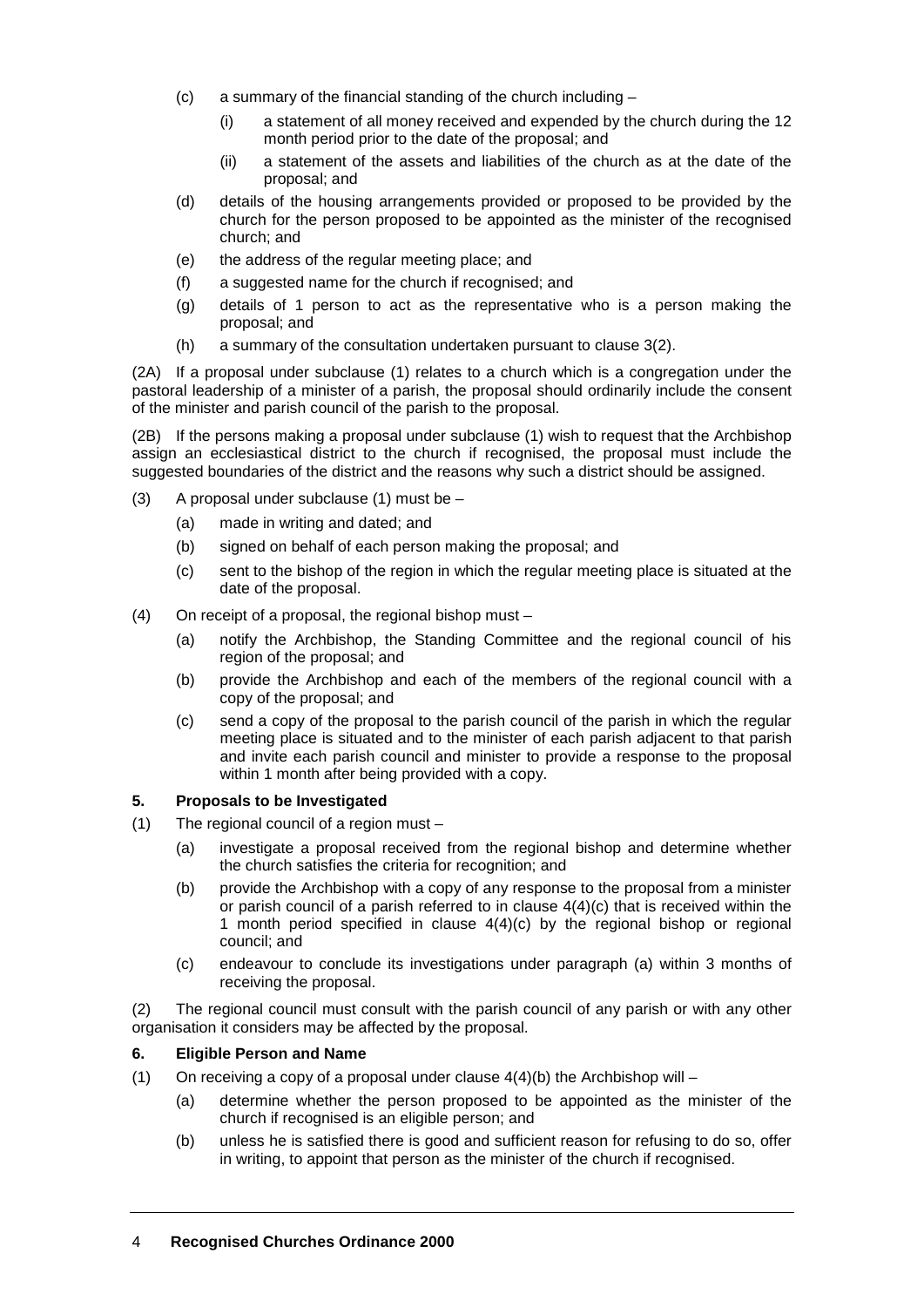(2) If the eligible person is not in presbyter's orders, an offer under subclause (1) will include a statement to the effect that if the church is recognised the Archbishop is prepared to ordain the person as a presbyter for the purpose of being appointed as its minister.

(3) The Archbishop will, in writing, notify the regional council of a refusal to make an offer under subclause (1). The Archbishop need not give reasons for his refusal.

(4) The eligible person to whom an offer is made under subclause (1) and who does not accept the offer within 21 days of the date on which it is made is deemed to have rejected the offer.

- (5) The Archbishop will
	- (a) forward to the regional council a copy of an offer made under subclause (1) and a copy of any acceptance or refusal given under subclause (4); and
	- (b) advise the regional council in writing of the name of the church if recognised.

# **7. Criteria for Recognition**

The criteria for recognising a church are –

- (a) the Archbishop is willing to appoint the person named in a proposal under clause 4 as the minister of the church if recognised; and
- (b) the church, if recognised, would have the ability from its own resources
	- (i) to pay the person referred to in paragraph (a) the minimum stipend and other allowances recommended at that time by the Synod or the Standing Committee; and
	- (ii) to provide the person referred to in paragraph (a) with housing arrangements acceptable to that person and which have been certified as suitable to the Archbishop by the relevant archdeacon; and
	- (iii) to pay all amounts payable for assessments and other charges under the Assessment and Charges Ordinance 1975; and
- (c) the church has not less than 80 members as at the date of the proposal of which the number in attendance at each regular meeting during the 3 month period to the date of the proposal has been at least two-thirds or that number; and
- (d) there is satisfactory evidence that a substantial number of the members of the church support the proposal for recognition; and
- (e) if the church is a congregation which is under the pastoral leadership of a minister of a parish –
	- (i) the minister and parish council of the parish have consented to the proposal, or
	- (ii) the regional council otherwise approves the separation of the church from the parish.

# **8. Declaration of Recognition**

(1) If, having investigated a proposal received under clause 4, a regional council determines that a church satisfies the criteria for recognition the regional bishop must declare that the church is a recognised church subject to the person named in the proposal –

- (a) receiving an offer from the Archbishop pursuant to clause 6; and
- (b) accepting the responsibility of minister to that church and, if not ordained as a presbyter, accepting the Archbishop's offer to be so ordained.

(2) As soon as practicable after a declaration under subclause (1) is made, the regional council must –

- (a) notify in writing,  $-$ 
	- (i) the Archbishop; and
	- (ii) the representative; and
	- (iii) the Registrar; and
	- (iv) the Standing Committee; and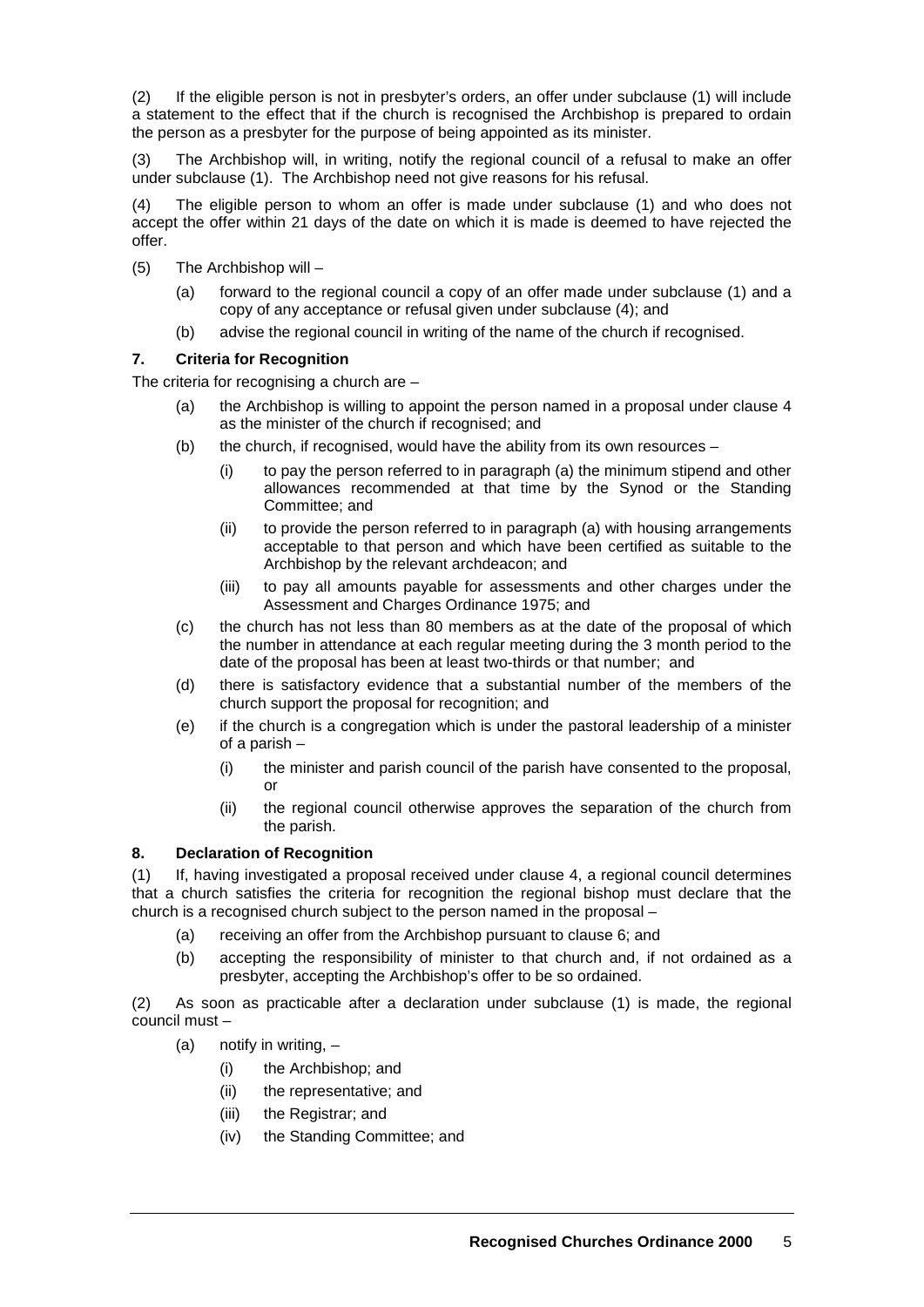- (v) the parish council of the parish within which the meeting place is situated and the minister of each parish adjacent to that parish,
- of the declaration; and
- (b) implement all arrangements necessary to give effect to the declaration.

# **9. Appointment of Minister**

Upon receiving a notification under clause  $8(2)$ , the Archbishop will saving lawful objections –

- (a) if the person named in the proposal is not a presbyter, ordain that person as a presbyter; and
- (b) appoint and, subject to clause 16(2), license that person as the minister of the recognised church.

## **10. Inability to Declare Recognition**

(1) If having investigated a proposal received under clause 4 the regional council concludes that the church does not satisfy the criteria for recognition the regional council must, in writing, notify the representative of the reason or reasons why the church does not satisfy the criteria.

(2) The representative may within 21 days of receiving the notification under subclause (1) submit, in writing, to the regional council further information addressing the matters referred to in the notification.

(3) If the representative submits further information the regional council must as soon as practicable after receiving and considering such information determine that –

- (a) the church satisfies the criteria for recognition in which case clause 8 applies; or
- (b) the further information fails to rectify the deficiencies identified in the notification given under subclause (1).

# **11. Non-Acceptance of Proposal**

(1) The regional bishop must declare that a proposal to recognise a church has not been accepted if –

- (a) the representative does not submit further information in terms of clause 10(2); or
- (b) a determination is made under clause 10(3)(b).

(2) As soon as practicable after a declaration under subclause (1) is made, the regional council must, in writing, notify the Archbishop, the representative and the Standing Committee of the declaration and provide –

- (a) the Standing Committee with
	- (i) a copy of the notification given pursuant to clause 10(1); and
	- (ii) a copy of the further information, if any, provided pursuant to clause 10(2); and
	- (iii) the reasons for making the declaration under subclause (1); and
- (b) the representative with the reasons for making the declaration under subclause (1).

# **12. Appeal**

(1) Any person aggrieved by a decision of a regional council or a failure of a regional council to make a decision under clause  $7(e)$ (ii), 8, 10 11 or  $12B(1)(a)$  may appeal to the Standing Committee.

(2) On receipt of any such appeal, the Standing Committee must invite the members of the Standing Committee who represent the region concerned to make representations to the Standing Committee in relation to the appeal.

(3) After receiving any representations under subclause (2), the Standing Committee may exercise the functions of the regional council under clauses  $7(e)(ii)$ , 8, 10, 11 and  $12B(1)(a)$ .

(4) Any decision of the Standing Committee under subclause (3) is final.

Part 3A – Recognition of Provisional Status

# **12A. Modified process for recognition of provisional status of a church**

A proposal to recognise the provisional status of a church may be made in accordance with Part 3 subject to the modifications and requirements set out in this Part 3A.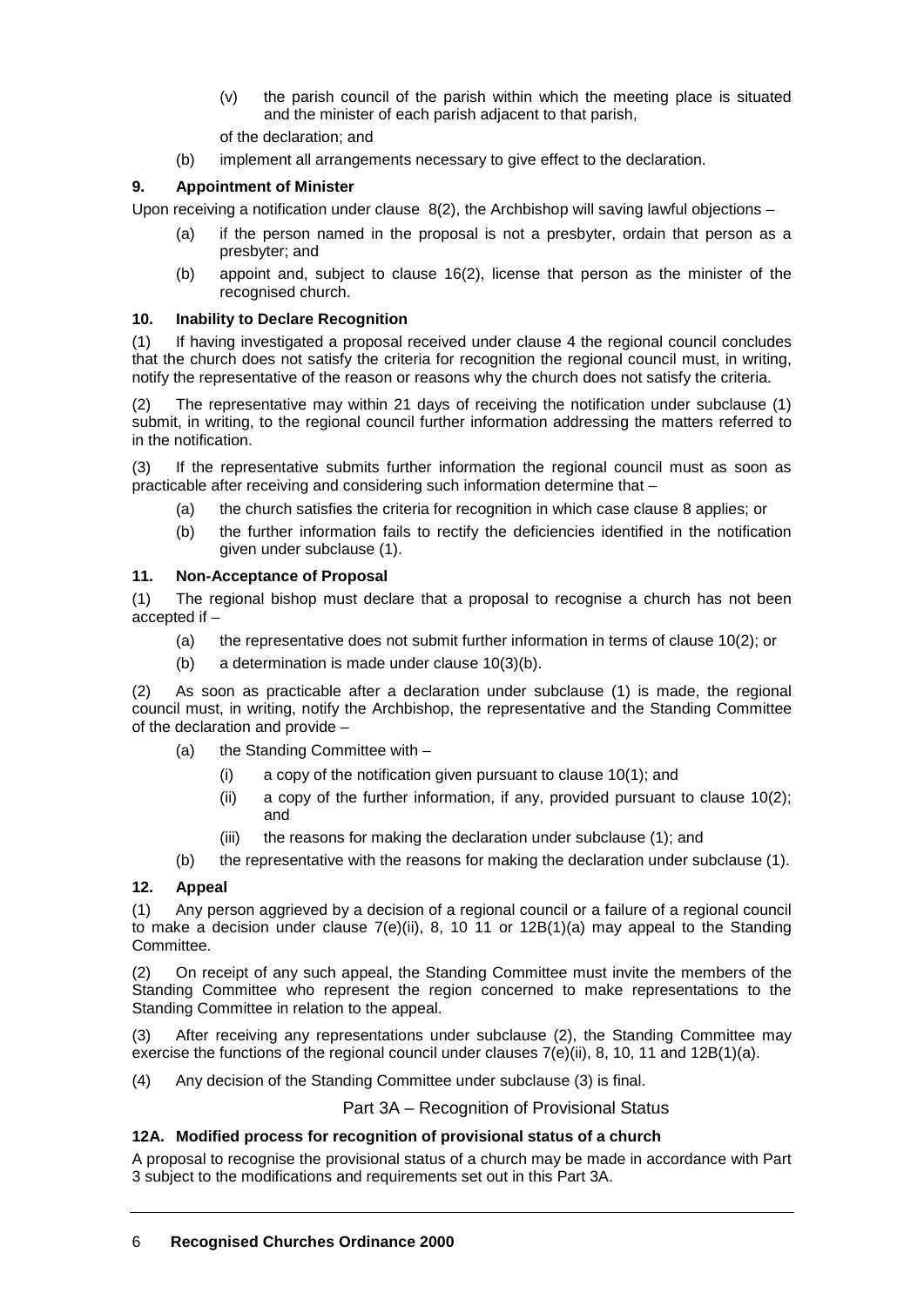## **12B. Criteria for recognition of provisional status**

For the purpose of recognising the provisional status of a church, the criteria for recognition are –

- (a) the Archbishop is willing to appoint the person named in the proposal under clause 4 as the minister of the church if recognised, and
- (b) the church, if recognised, would be likely within a period of 5 years to satisfy the requirements of clauses 7(b) and (c), and
- (c) the regional council is willing and able to meet any shortfall in the payment by the church, if recognised, of the amounts referred to in clause 7(b)(iii), and
- (d) there is satisfactory evidence that a substantial number of the members of the church support the proposal for recognition, and
- (e) if the church is a congregation which is under the pastoral leadership of a minister of a parish –
	- (i) the minister and parish council of the parish have consented to the proposal, and
	- (ii) the regional council otherwise approves of the separation of the church from the parish.

# **12C. Declaration of provisional recognition**

For the purposes of clause 8, if a regional council, having investigated a proposal received under clause 4, determines that a church does not satisfy the criteria for recognition under clause 7 but does satisfy the criteria for recognition under clause 12B, the regional council must declare that the church is a provisional recognised church subject to the person named in the proposal –

- (a) receiving an offer from the Archbishop pursuant to clause 6, and
- (b) accepting the responsibility of minister to that church and, if not ordained as a presbyter, accepting the Archbishop's offer to be so ordained.

#### **12D. Inability to declare recognition under Part 3 but ability to declare recognition under Part 3A**

For the purposes of clause 10(3), a regional council may, as an alternative to making a declaration referred to in paragraph (a) or (b) of that clause, declare the church does not satisfy the criteria for recognition under clause 7 but does satisfy the criteria for recognition under clause 12B in which case clause 8 applies.

## **12E. No appeal in relation to provisional recognition**

Clause 12 does not apply to a decision of a regional council or a failure of a regional council to make a decision in relation to the recognition of a church under this Part 3A.

## Part 3B – Ecclesiastical districts

## **12F. Assigning an ecclesiastical district to a recognised church**

(1) The Archbishop may create and assign a new ecclesiastical district to a recognised church if –

- (a) the proposal to recognise the church under clause  $4(1)$  includes a request that the Archbishop assign to the church an ecclesiastical district if recognised, or
- (b) the Archbishop receives a written request to do so from the minister and a majority of the members of the parish council of the recognised church which includes the suggested boundaries of the district and the reasons why such a district should be assigned,

and the meeting place of the recognised church is situated within the boundaries of the proposed ecclesiastical district.

(2) In deciding whether to create and assign a new ecclesiastical district to a recognised church, the Archbishop is to take into account –

- (a) whether the recognition of the church is of provisional status only, and
- (b) whether the ministry of the recognised church is undertaken or is likely to be undertaken largely within the geographical area corresponding to the proposed ecclesiastical district, and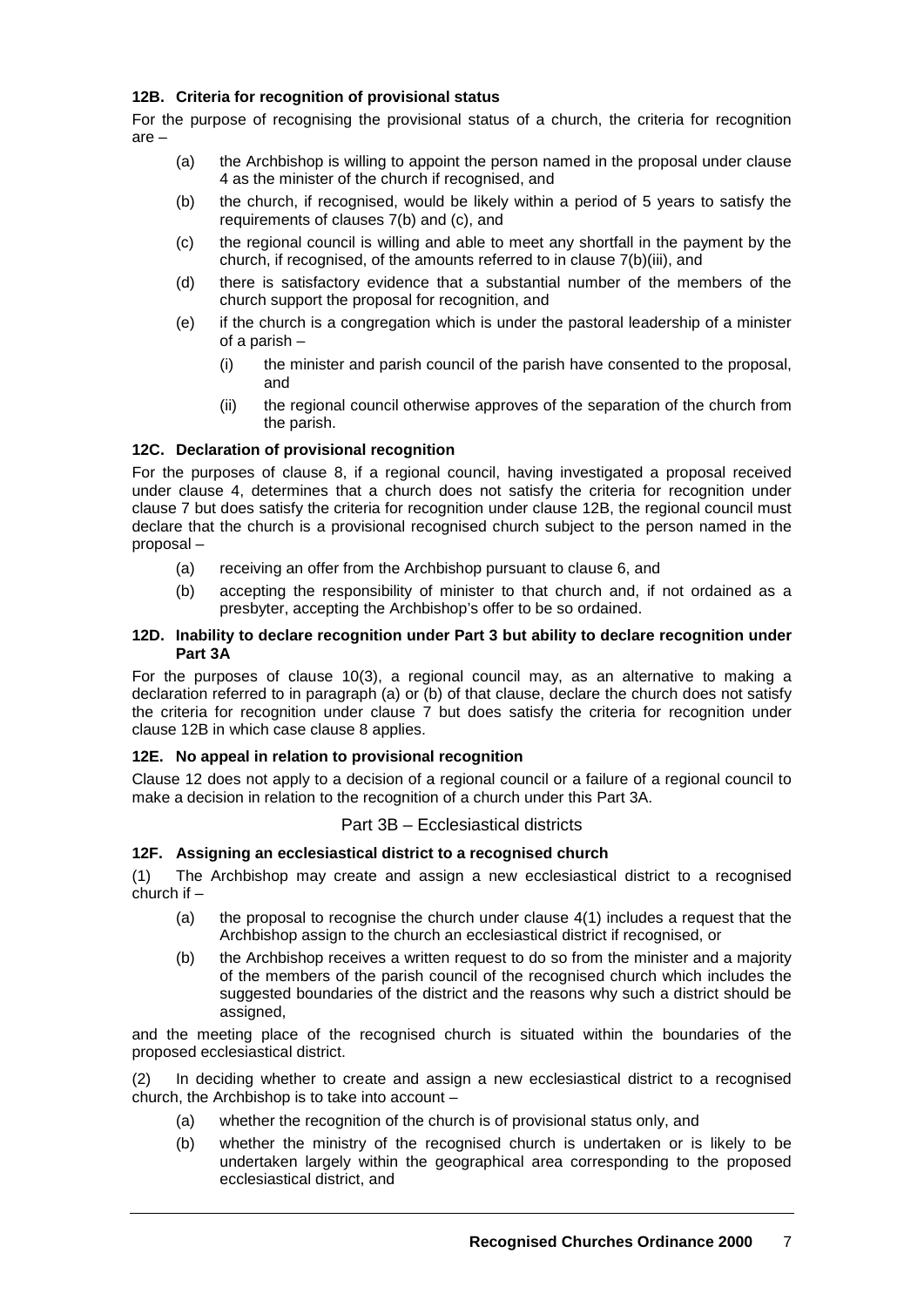- (c) whether the meeting place is likely to remain within the boundaries of the proposed ecclesiastical district, and
- (d) the views of the parish council of any parish whose boundaries may be altered if the proposed ecclesiastical district is created.

(3) The Archbishop may create and assign a new ecclesiastical district to a recognised church by an instrument which –

- (a) contains a description of its boundaries; and
- (b) specifies a date from which it is deemed to be created; and
- (c) is signed by him.
- (4) A copy of an instrument creating an ecclesiastical district is to be sent to
	- (a) the minister of the recognised church, and
		- (b) the Registrar, and
		- (c) the regional council, and
		- (d) the parish council of each parish whose boundaries have been altered by the creation of the ecclesiastical district.

#### **12G. Cessation of an ecclesiastical district assigned to a recognised church**

(1) An ecclesiastical district created and assigned to a recognised church under clause 12F is deemed to have been created on the date specified in the instrument and continues in existence until the earliest of –

- (a) the date being 3 years from the date the ecclesiastical district is created or such later date as the regional council may determine by resolution from time to time; and
- (b) the date on which the meeting place of the recognised church moves outside the boundaries of the ecclesiastical district; and
- (c) the date on which the recognised church ceases to be a recognised church under clause 20.

(2) Upon the ecclesiastical district ceasing to exist, the territory comprised in the district reverts to the ecclesiastical district or districts from which it was taken provided that, if the regional bishop acting on the advice of the regional council determines that any such reversion is inappropriate, the territory is to be assigned to any adjoining ecclesiastical district or districts in such manner and from such date as the regional bishop acting on the advice of the regional council may determine provided that before acting under this subclause the bishop and regional council must first consult with the parish councils of each of the effected ecclesiastical districts.

## Part 4 – Governance

## **13. Administration Provisions**

- (1) The administration provisions apply
	- (a) in relation to a recognised church which has not been assigned an ecclesiastical district under clause 12F, as if the meeting place is a church building, a parish and cure of souls within the Diocese and the minister thereof is licensed thereto as –
		- (i) curate-in-charge in the case of a provisional recognised church, and
		- (ii) incumbent in any other case,
	- (b) in relation to a recognised church which has been assigned an ecclesiastical district under clause 12F, as if the meeting place is a church building and the ecclesiastical district so assigned is a parish and cure of souls within the Diocese and the minister thereof is licensed thereto as –
		- (i) curate-in-charge in the case of a provisional recognised church, and
		- (ii) incumbent in any other case.

(2) The administration provisions are for the purposes of the governance and administration of a recognised church modified as follows –

(a) the following applies in the place of the declaration in clause  $7(1)$  –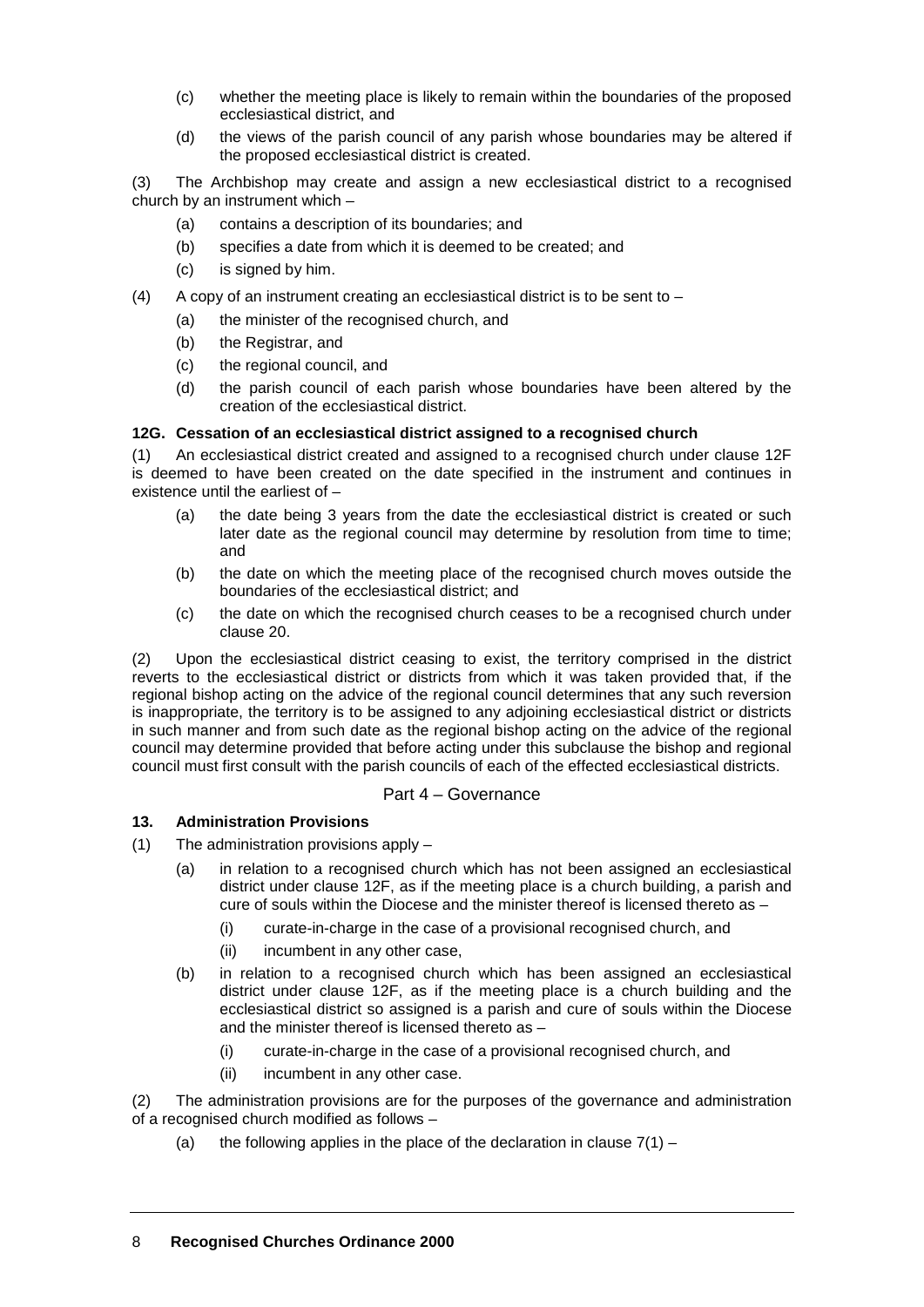"I am a member of (name of recognised church).

I have been baptised.

I am not less than 18 years of age.

I have usually during 3 months within the past 12 months attended regular meetings of the (name of recognised church).

I do not claim to be a member of any other church or a parishioner of any other parish of the Anglican Church of Australia.

Dated this day of 20 .": and

(b) the following applies in the place of the additional subscription set out in clause  $(2)$  –

> "I have not voted at a vestry meeting of any other recognised church or church of the Anglican Church of Australia within the past 3 months and I do not intend to vote at a vestry meeting of any other recognised church or church of the Anglican Church of Australia within the next 3 months."

- (3) Notwithstanding clause 13(2), upon a church being declared to be a recognised church, the Archbishop may determine, for the purpose of the inaugural general meeting of members, the attendance and participation requirements which will qualify a person to take part in the meeting as a member.
- (4) The recognised church shall conduct services of public worship regularly.

#### **14. Other Ordinances**

- (1) All other ordinances of the Diocese apply
	- (a) to a provisional recognised church which has not been assigned an ecclesiastical district under clause 12F, as if the meeting place is a church building and the meeting place is a provisional parish and cure of souls within the Diocese and the minister thereof is licensed thereto as curate-in-charge, and
	- (b) to a provisional recognised church which has been assigned an ecclesiastical district under clause 12F, as if the meeting place is a church building and the ecclesiastical district so assigned is a provisional parish and cure of souls within the Diocese and the minister thereof is licensed thereto as curate-in-charge,

and it and he are recognised as such by all relevant ordinances.

- (2) All other ordinances of the Diocese apply
	- (a) to a recognised church (not being a provisional recognised church) which has not been assigned an ecclesiastical district under clause 12F, as if the meeting place is a church building and the meeting place is a parish and cure of souls within the Diocese and the minister thereof is licensed thereto as incumbent, and
	- (b) to a recognised church (not being a provisional recognised church) which has been assigned an ecclesiastical district under clause 12F, as if the meeting place is a church building and the ecclesiastical district so assigned is a parish and cure of souls within the Diocese and the minister thereof is licensed thereto as incumbent,

and it and he are recognised as such by all relevant ordinances.

(3) The Archbishop-in-Council or the Synod may by resolution exclude or modify the application of an ordinance to a particular recognised church or to all recognised churches.

## **15. Resolution of Difficulties**

If the application of clause 13 or 14 gives rise to uncertainty or difficulties the Standing Committee, by resolution, upon being requested so to do or of its own initiative, shall determine the rule or rules to apply in the particular circumstances and clauses 13 and 14 will apply subject to that determination.

#### Part 5 – Particular Attributes

# **16. Minister and Assistant Ministers**

(1) A minister of a recognised church has the same pastoral responsibilities as a person appointed to a parish as its minister except that, in the case of a recognised church which has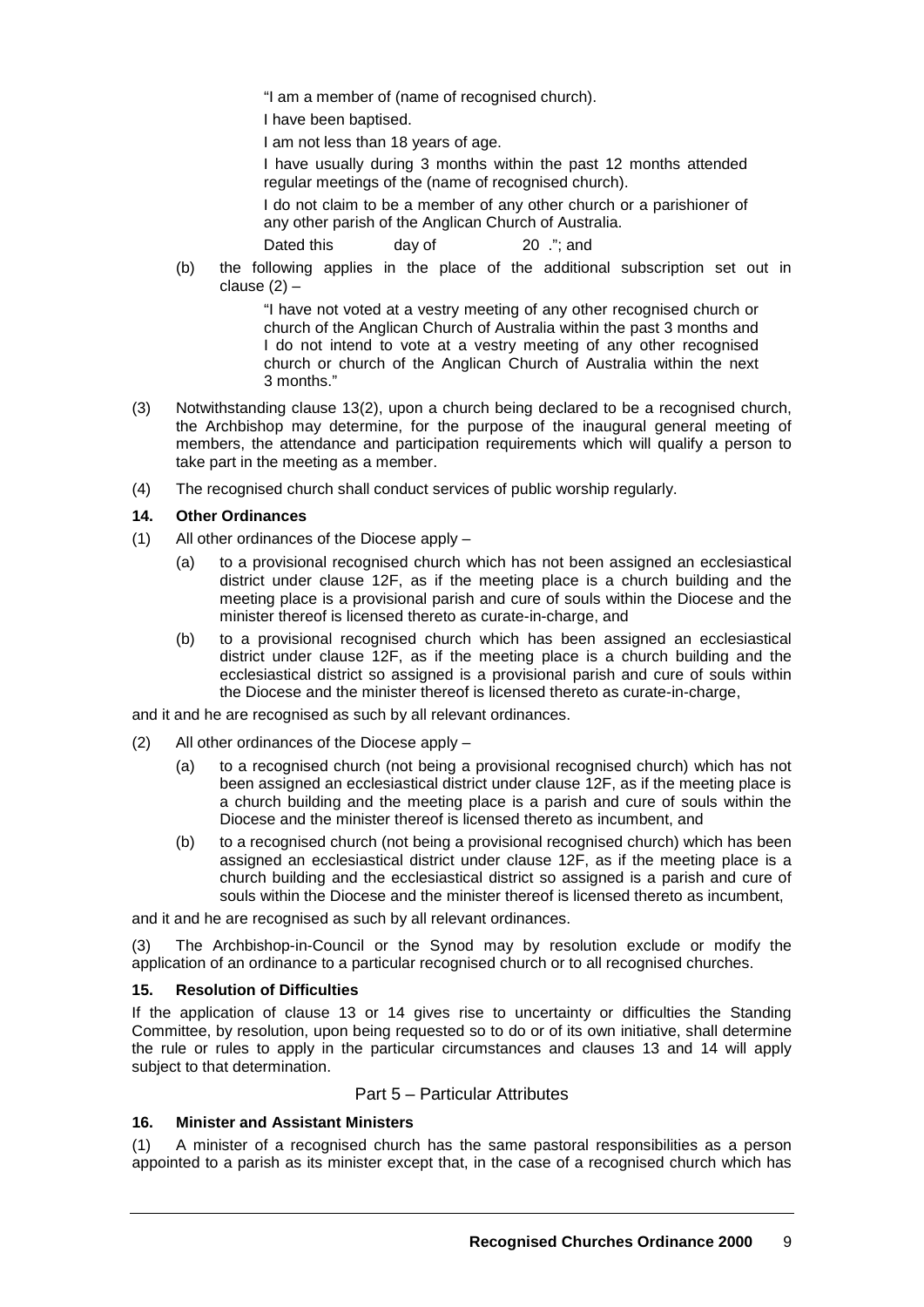not been assigned an ecclesiastical district under clause 12F, such responsibilities are limited to the members of the recognised church.

- (2) The licence of
	- (a) a person appointed as the minister of a recognised church; and
	- (b) a person appointed to assist the minister under the Assistant Ministers Ordinance 1990,

must provide that the licence lapses upon the recognised church ceasing to be recognised.

# **17. Meeting Places**

(1) Upon a church being recognised under this Ordinance, the meeting place is deemed to be outside any parish.

(2) Before a meeting place is moved, the minister and churchwardens must consult with the regional council of the region and the parish council of the parish into which or in which the meeting place is being moved regarding the move. This requirement does not apply if the recognised church has been assigned an ecclesiastical district under clause 12F and the meeting place is moved within the boundaries of the ecclesiastical district.

(2)If a meeting place moves within a region the minister and churchwardens must, in writing, notify the regional council and any parish council of the parish into which or in which the meeting place is moving of –

- (a) the new address of the meeting place; and
- (b) the date of the move.

(4) If a meeting place at any time is moved across a regional boundary the minister and churchwardens must, in writing, notify the regional councils of the region from which and to which the meeting place is moving and the parish council of the parish into which the recognised meeting place is moving of –

- (a) the new address of the meeting place; and
- (b) the date of the move.

(5) The regional council must forward to the Registrar a copy of a notification received under subclause (3) or (4).

## **18. Services**

(1) A minister of a recognised church has the same obligations and discretions in respect of the forms of service used for the recognised church as a person appointed to a parish as its minister has in respect of the forms of service used for a church in the parish.

(2) The Archbishop has the same discretions in respect of authorising deviations from the forms of service referred to in subclause (1) as he has in respect of authorising such deviations for a parish.

## **19. Name of Recognised Church**

The name of a recognised church is the name last designated by the Archbishop. The name of a recognised church may only be changed by the Archbishop at the request of the minister and parish council of the recognised church.

## **19A. Shortfalls in payment of certain amounts by provisional recognised churches**

Any shortfall in the payment by a provisional recognised church of the amounts payable for assessments and other charges under the Assessment and Charges Ordinance 1975 is to be met by the regional council whose regional bishop declared the church to be a provisional recognised church under clause 8.

## Part 6 – Loss of Recognition

## **20. Applications for Loss of Recognition**

(1) A recognised church ceases to be a recognised church if both the Archbishop and the Standing Committee (by resolution) determine, on the recommendation of the relevant regional council, that, in the circumstances, recognition should not continue.